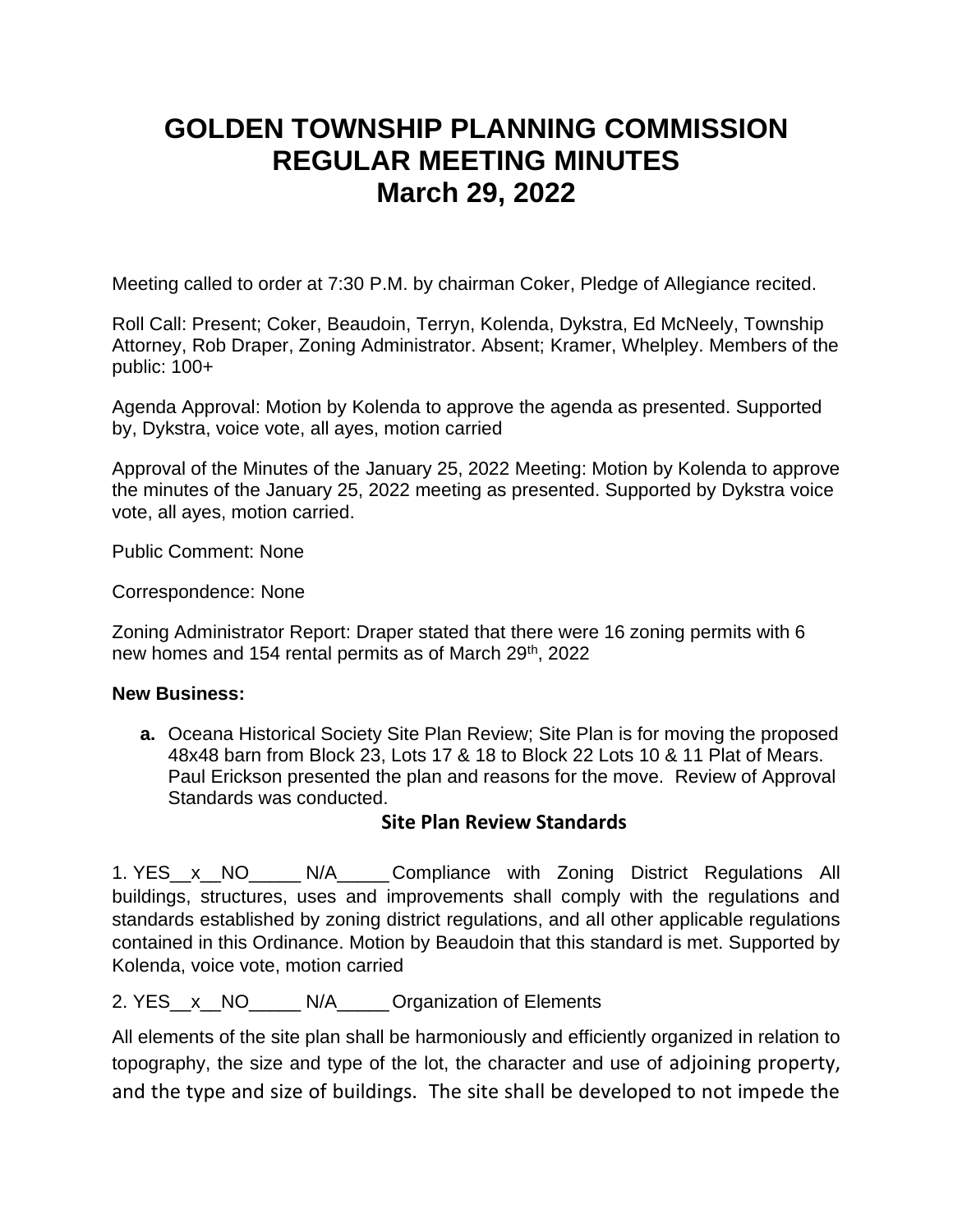orderly development, improvement, and enjoyment of surrounding property. All buildings, structures, and other improvements shall be designed and located to minimize adverse impacts on adjacent and nearby properties. Motion by Kolenda that this standard is met. Supported by Dykstra, voice vote, all ayes, motion carried.

3. YES\_x\_\_\_NO\_\_\_\_\_ N/A\_\_\_\_\_ Preservation of Natural Features and Natural Landscape

Natural features (woodlots, wetlands, watercourses, ponds, shorelines, attractive vegetation etc.) shall be preserved and protected to the greatest extent possible. Natural features of the landscape shall be incorporated into the design and layout of the site to buffer it from adjacent incompatible land uses, to preserve the character of the surrounding area and community and to control soil erosion and storm water runoff. Motion by Terryn that this standard is met. Supported by Beaudoin, voice vote, all ayes, motion carried.

## 4. YES\_\_x\_\_NO\_\_\_\_\_ N/A\_\_\_\_\_ Drainage Provision

Special attention shall be given to proper site drainage so that storm water runoff will not affect neighboring properties, or impact area watercourses. Storm water management systems shall be designed in accordance with professionally accepted principles, and shall provide retention or detention basins designed to hold runoff from a 25-year frequency storm event. Discharge of storm water runoff from any site which may contain oil, grease, toxic chemicals, or other hazardous or polluting materials is prohibited unless measures to trap pollutants meet the requirements of the Michigan Department of Environmental Quality, based upon professionally accepted principles. Motion by Beaudoin that this standard is met. Supported by Dykstra, voice vote, all ayes, motion carried.

5. YES\_\_x\_\_NO\_\_\_\_\_\_ N/A\_\_\_\_\_\_ Soil Erosion

Proposed developments or uses shall not result in soil erosion or sedimentation problems. Motion by Kolenda that this standard is met. Supported by Dykstra, voice vote, all ayes, motion carried.

6. YES\_\_x\_\_NO\_\_\_\_\_ N/A\_\_\_\_\_Screening & Buffering

Screening and buffering, in the form of landscape plantings, existing vegetation, screen fences, and the like, may be required at the discretion of the Planning Commission to assure compatibility between a site and adjoining land uses. Motion by Terryn that this standard is met. Supported by Beaudoin, voice vote, all ayes, motion carried.

7. YES\_\_x\_\_NO\_\_\_\_\_ N/A\_\_\_\_\_Emergency Vehicle Access

All buildings, groups of buildings, and uses shall be arranged to allow emergency vehicle access to all improved areas during all seasons of the year under all weather conditions.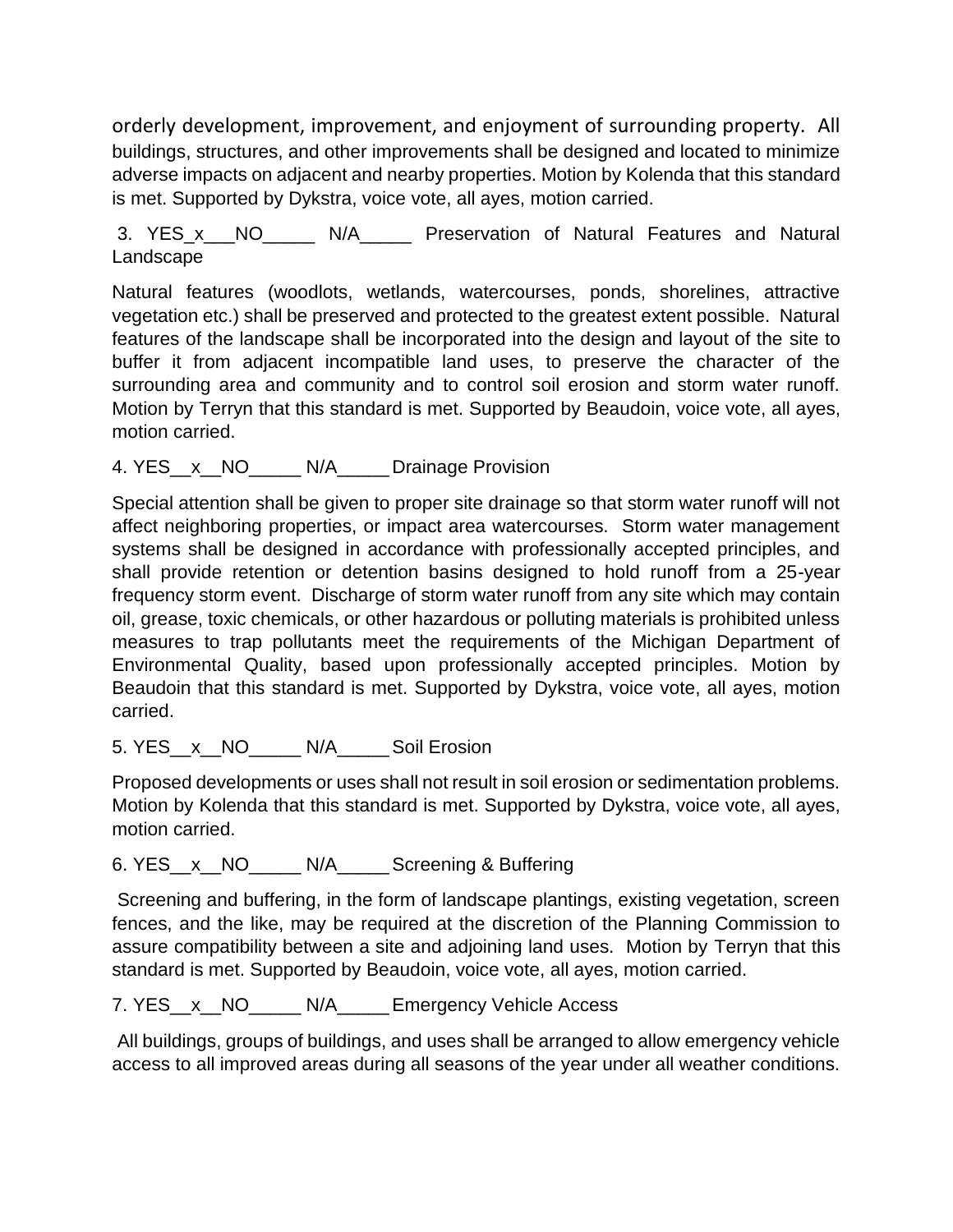Motion by Kolenda that this standard is met. Supported by Beaudoin, voice vote, all ayes, motion carried.

8. YES x NO N/A Pedestrian and Vehicular Circulation

Proposed driveway entrance and exits, parking areas, service drive and other internal circulation routes shall be located and arranged to assure the safety and convenience of pedestrian and vehicular traffic. If proposed by an applicant or required at the discretion of the Planning Commission, or as otherwise provided in this Ordinance, pedestrian and bicycle pathways, shall be insulated as completely as reasonably possible from the vehicular circulation system. Motion by Kolenda that this standard is met. Supported by Terryn, all ayes, motion carried.

9. YES\_\_x\_\_NO\_\_\_\_\_ N/A\_\_\_\_\_ Compliance with Applicable County, State and Federal Statutes. Motion by Kolenda that this standard is met. Supported by Dykstra, voice vote, all ayes, motion carried.

10. Finding of fact conditions of Site Plan approval. No conditions were added.

Motion by Kolenda that all Site Plan Standards of Approval are met and the site plan for 48'x48' barn with a 48'x14' Lean-too on Block 22, Lot 10 Plat of Mears be approved. Supported by Dykstra, voice vote, all ayes, motion carried.

**b.** Site Plan Review for Grace Adventures to construct a 21,000 sq. ft. structure on Parcel # 64-006-020-200-03. Structure will replace existing structure that will be demolished. Review of Approval Standards was conducted.

## **Site Plan Review Standards**

1. YES x NO N/A Compliance with Zoning District Regulations

All buildings, structures, uses and improvements shall comply with the regulations and standards established by zoning district regulations, and all other applicable regulations contained in this Ordinance. Motion by Kolenda that this standard is met. Supported by Dykstra, voice vote, all ayes, motion carried

2. YES\_\_x\_\_NO\_\_\_\_\_\_ N/A\_\_\_\_\_Organization of Elements

All elements of the site plan shall be harmoniously and efficiently organized in relation to topography, the size and type of the lot, the character and use of adjoining property, and the type and size of buildings. The site shall be developed to not impede the orderly development, improvement, and enjoyment of surrounding property. All buildings, structures, and other improvements shall be designed and located to minimize adverse impacts on adjacent and nearby properties. Motion by Kolenda that this standard is met. Supported by Dykstra, voice vote, all ayes, motion carried.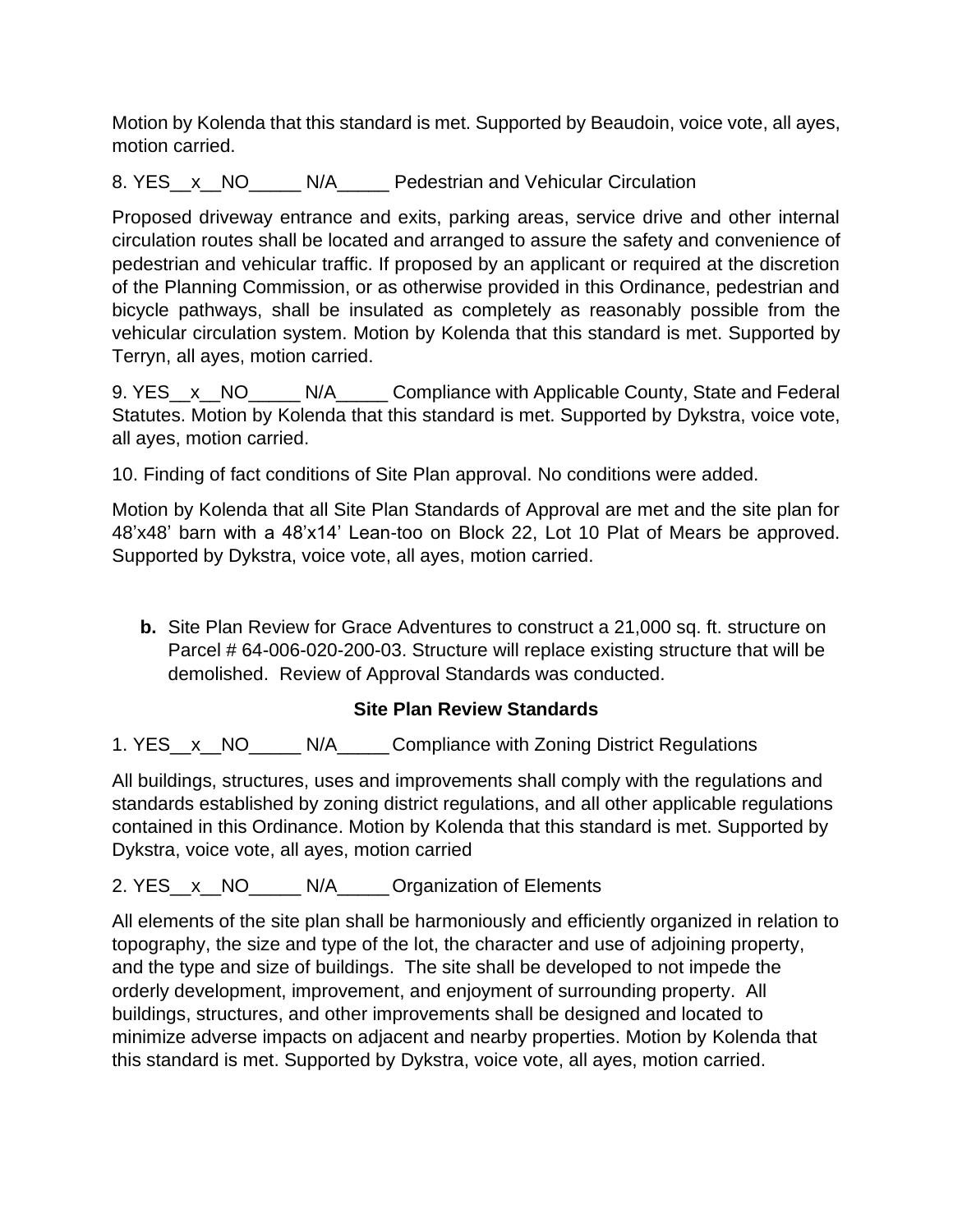3. YES x NO N/A Preservation of Natural Features and Natural Landscape

Natural features (woodlots, wetlands, watercourses, ponds, shorelines, attractive vegetation etc.) shall be preserved and protected to the greatest extent possible. Natural features of the landscape shall be incorporated into the design and layout of the site to buffer it from adjacent incompatible land uses, to preserve the character of the surrounding area and community and to control soil erosion and storm water runoff. Motion by Kolenda that this standard is met. Supported by Dykstra, voice vote, all ayes, motion carried.

#### 4. YES x NO N/A Drainage Provision

Special attention shall be given to proper site drainage so that storm water runoff will not affect neighboring properties, or impact area watercourses. Storm water management systems shall be designed in accordance with professionally accepted principles, and shall provide retention or detention basins designed to hold runoff from a 25-year frequency storm event. Discharge of storm water runoff from any site which may contain oil, grease, toxic chemicals, or other hazardous or polluting materials is prohibited unless measures to trap pollutants meet the requirements of the Michigan Department of Environmental Quality, based upon professionally accepted principles. Motion by Beaudoin that this standard is met. Supported by Terryn, voice vote, all ayes, motion carried.

5. YES x NO N/A Soil Erosion

Proposed developments or uses shall not result in soil erosion or sedimentation problems. Motion by Kolenda that this standard is met. Supported by Dykstra, voice vote, all ayes, motion carried.

6. YES\_\_x\_\_NO\_\_\_\_\_ N/A\_\_\_\_\_Screening & Buffering

Screening and buffering, in the form of landscape plantings, existing vegetation, screen fences, and the like, may be required at the discretion of the Planning Commission to assure compatibility between a site and adjoining land uses. Motion by Terryn that this standard is met. Supported by Beaudoin, voice vote, all ayes, motion carried.

7. YES\_\_x\_\_NO\_\_\_\_\_\_ N/A\_\_\_\_\_Emergency Vehicle Access

All buildings, groups of buildings, and uses shall be arranged to allow emergency vehicle access to all improved areas during all seasons of the year under all weather conditions. Motion by Dykstra that this standard is met. Supported by Beaudoin, voice vote, all ayes, motion carried.

8. YES x NO N/A Pedestrian and Vehicular Circulation

Proposed driveway entrance and exits, parking areas, service drive and other internal circulation routes shall be located and arranged to assure the safety and convenience of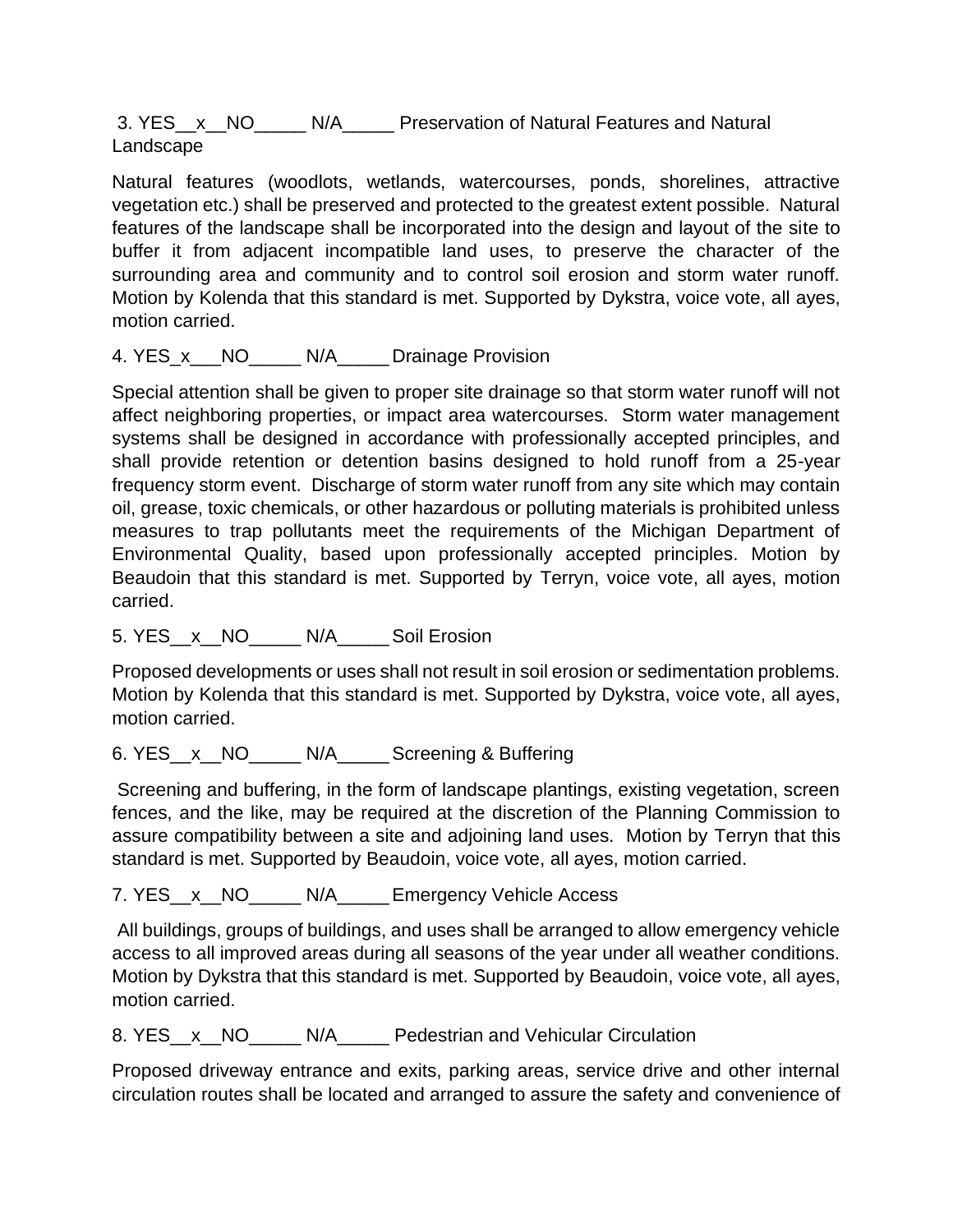pedestrian and vehicular traffic. If proposed by an applicant or required at the discretion of the Planning Commission, or as otherwise provided in this Ordinance, pedestrian and bicycle pathways, shall be insulated as completely as reasonably possible from the vehicular circulation system. Motion by Terryn that this standard is met. Supported by Dykstra, all ayes, motion carried.

9. YES\_\_x\_\_NO\_\_\_\_\_ N/A\_\_\_\_\_ Compliance with Applicable County, State and Federal Statutes. Motion by Kolenda that this standard is met. Supported by Dykstra, voice vote, all ayes, motion carried.

10. Finding of fact conditions of Site Plan approval. No conditions were added

Motion by Kolenda that all Site Plan Approval Standards have been met and the Site plan for a 21,000 sq. ft. structure on Parcel # 64-006-020-200-03 be approved. Supported by Dykstra, voice vote, all ayes, motion carried.

**c.** Rezoning Public Hearing for Alpha Land Co; The application is to rezone Parcel #64-006-021-300-08 & 64-006-021-300-12 from AR, Agriculture Residential, to RC, Resort Commercial. Chairman Coker opened the public hearing.

Alpha Land Co. explained that the current use of the land is more commercial then Agricultural or residential.

Draper stated the Master Land Use Plan allows for the zoning be changed to commercial.

There was no correspondence pro or con.

There was no public comment pro or con.

Chairman Coker closed the public hearing.

Kolenda: Master Plan allows this change.

Motion by Kolenda to recommend to the Township Board to approve to rezoning of Parcels #64-006-021-200-03 & 64-006-021-200-12 from AR Agriculture Residential to Resort Commercial. Supported by Dykstra, voice vote, all ayes, motion carried.

**d.** Gemini Resorts Special Use: Public hearing for amusement in the RC Zone.

Chairman Coker opened the public hearing.

Draper Z.A.: Parcel #64-006-028-100-09 is zoned RC, Resort Commercial, Amusements are allowed as a Special Use.

Applicant: Request is to operate 10-minute helicopter rides from this property around the Silver Lake area. There will be 3 passengers per ride.